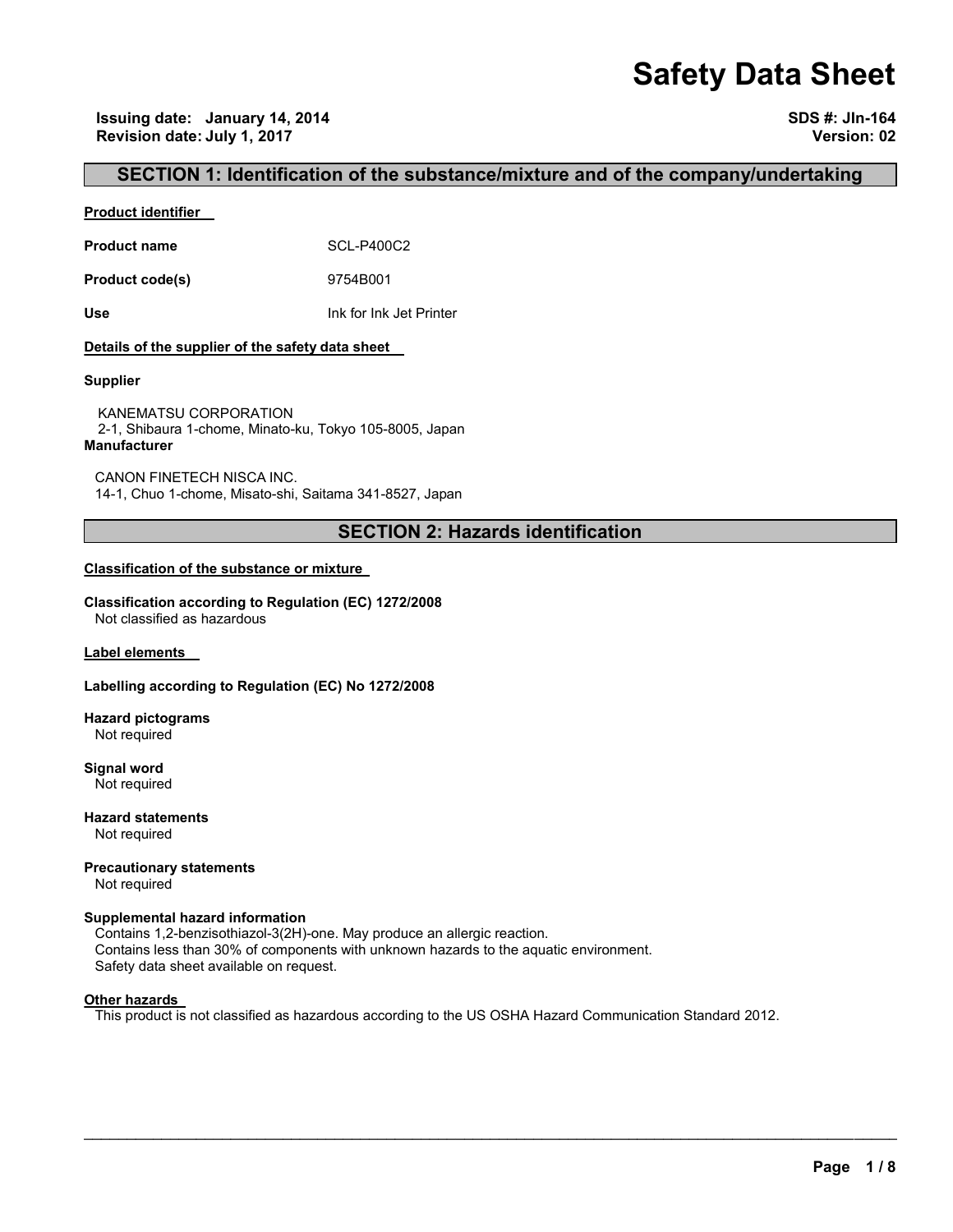## **SECTION 3: Composition/information on ingredients**

 $\mathcal{L}_\mathcal{L} = \{ \mathcal{L}_\mathcal{L} = \{ \mathcal{L}_\mathcal{L} = \{ \mathcal{L}_\mathcal{L} = \{ \mathcal{L}_\mathcal{L} = \{ \mathcal{L}_\mathcal{L} = \{ \mathcal{L}_\mathcal{L} = \{ \mathcal{L}_\mathcal{L} = \{ \mathcal{L}_\mathcal{L} = \{ \mathcal{L}_\mathcal{L} = \{ \mathcal{L}_\mathcal{L} = \{ \mathcal{L}_\mathcal{L} = \{ \mathcal{L}_\mathcal{L} = \{ \mathcal{L}_\mathcal{L} = \{ \mathcal{L}_\mathcal{$ 

| <b>Chemical name</b>                | <b>CAS-No</b> | <b>REACH</b><br><b>Registration No.</b> | Weight % | <b>Regulation (EC) 1272/2008</b>                                                      |                                      | Note to other hazards |
|-------------------------------------|---------------|-----------------------------------------|----------|---------------------------------------------------------------------------------------|--------------------------------------|-----------------------|
|                                     |               |                                         |          | <b>Classification</b>                                                                 | <b>H-statement</b>                   |                       |
| Copper Compounds                    | Confidential  | Not available                           | 1-5      | None                                                                                  | None                                 |                       |
| Triethylene glycol                  | 112-27-6      | Not available                           | 1-5      | None                                                                                  | None                                 |                       |
| Glycerin                            | 56-81-5       | Not available                           | $5 - 10$ | None                                                                                  | None                                 |                       |
| Ethyleneurea                        | 120-93-4      | Not available                           | 10-15    | Eve Irrit. 2                                                                          | H319                                 |                       |
| 1.2-benzisothiazol-<br>$3(2H)$ -one | 2634-33-5     | Not available                           | < 0.05   | Acute Tox. 4<br>Skin Irrit, 2<br>Eye Dam. 1<br>Skin Sens, 1<br><b>Aquatic Acute 1</b> | H302<br>H315<br>H318<br>H317<br>H400 |                       |
| Water                               | 7732-18-5     | Not applicable                          | 60-80    | None                                                                                  | None                                 |                       |

For the full text of the H-statements mentioned in this Section, see Section 16.

Note to other hazards: The following substance(s) is (are) marked with (1), (2) and/or (3)

- (1) Substance for which EU Occupational Exposure Limit(s) is (are) established (See SECTION 8)

- (2) PBT substance or vPvB substance under Regulation (EC) No 1907/2006

- (3) Substance listed in Candidate List of SVHC for Authorisation under Regulation (EC) No 1907/2006

## **SECTION 4: First aid measures**

## **Description of first aid measures**

| <b>Inhalation</b>                                           | If symptoms are experienced, move victim to fresh air and obtain medical advice.                                                                                                    |
|-------------------------------------------------------------|-------------------------------------------------------------------------------------------------------------------------------------------------------------------------------------|
| Ingestion                                                   | Rinse mouth. Give one or two glasses of water.<br>If irritation or discomfort occurs, obtain medical advice immediately.                                                            |
| <b>Skin contact</b>                                         | Wash with water and soap or mild detergent.<br>If irritation persists, obtain medical advice.                                                                                       |
| Eye contact                                                 | Immediately flush with lukewarm, gently flowing water for 5 minutes or until the chemical is<br>removed.<br>If irritation persists, obtain medical advice immediately.              |
| Most important symptoms and effects, both acute and delayed |                                                                                                                                                                                     |
| <b>Inhalation</b>                                           | No adverse effects are expected under intended use.<br>Over exposure to vapor or mist may cause respiratory tract irritation, cough, dizziness,<br>drowsiness, headache and nausea. |
| Ingestion                                                   | May cause abdominal pain, diarrhea, dizziness, drowsiness, dullness, headache, nausea<br>and vomiting.                                                                              |
| <b>Skin contact</b>                                         | Neither irritation nor sensitization is expected. (See SECTION 11)                                                                                                                  |
| Eye contact                                                 | May cause mild irritation. (See SECTION 11)                                                                                                                                         |
| <b>Chronic effects</b>                                      | Not identified                                                                                                                                                                      |
| None                                                        | Indication of any immediate medical attention and special treatment needed                                                                                                          |

 $\mathcal{L}_\mathcal{L} = \mathcal{L}_\mathcal{L} = \mathcal{L}_\mathcal{L} = \mathcal{L}_\mathcal{L} = \mathcal{L}_\mathcal{L} = \mathcal{L}_\mathcal{L} = \mathcal{L}_\mathcal{L} = \mathcal{L}_\mathcal{L} = \mathcal{L}_\mathcal{L} = \mathcal{L}_\mathcal{L} = \mathcal{L}_\mathcal{L} = \mathcal{L}_\mathcal{L} = \mathcal{L}_\mathcal{L} = \mathcal{L}_\mathcal{L} = \mathcal{L}_\mathcal{L} = \mathcal{L}_\mathcal{L} = \mathcal{L}_\mathcal{L}$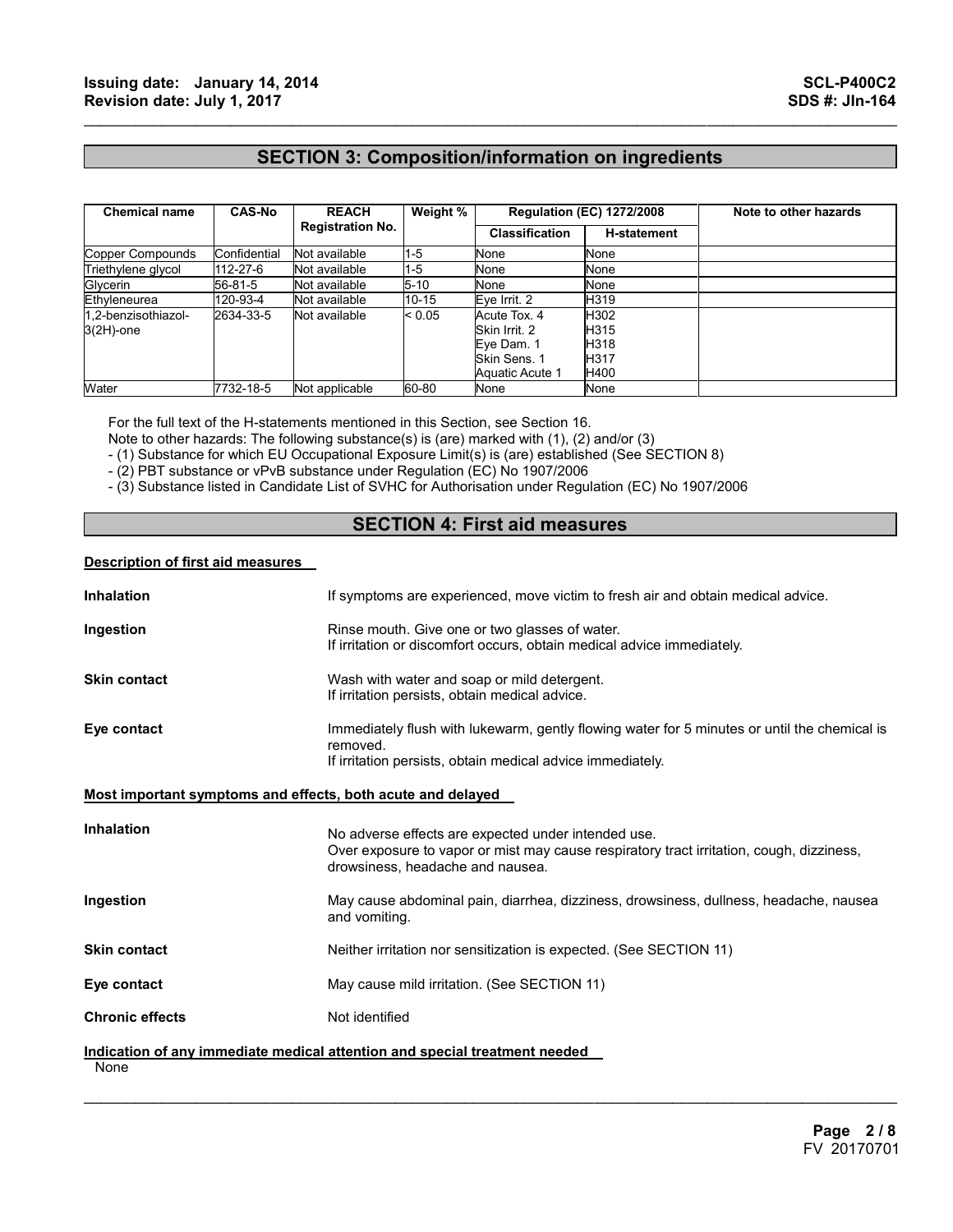## **SECTION 5: Firefighting measures**

 $\mathcal{L}_\mathcal{L} = \{ \mathcal{L}_\mathcal{L} = \{ \mathcal{L}_\mathcal{L} = \{ \mathcal{L}_\mathcal{L} = \{ \mathcal{L}_\mathcal{L} = \{ \mathcal{L}_\mathcal{L} = \{ \mathcal{L}_\mathcal{L} = \{ \mathcal{L}_\mathcal{L} = \{ \mathcal{L}_\mathcal{L} = \{ \mathcal{L}_\mathcal{L} = \{ \mathcal{L}_\mathcal{L} = \{ \mathcal{L}_\mathcal{L} = \{ \mathcal{L}_\mathcal{L} = \{ \mathcal{L}_\mathcal{L} = \{ \mathcal{L}_\mathcal{$ 

#### **Extinguishing media**

#### **Suitable extinguishing media**

CO2, water, foam or dry chemicals

## **Unsuitable extinguishing media**

None

## **Special hazards arising from the substance or mixture**

## **Special hazard**

None

## **Hazardous combustion products**

CO, CO2, NOx and SOx

## **Advice for firefighters**

## **Special protective equipment for fire-fighters**

None

## **SECTION 6: Accidental release measures**

## **Personal precautions, protective equipment and emergency procedures**

Avoid contact with skin, eyes and clothing. Avoid breathing vapor and mist.

#### **Environmental precautions**

Do not release to sewer, surface water or ground water.

## **Methods and material for containment and cleaning up**

Wipe off with wet cloth or paper.

#### **Other information**

None

## **SECTION 7: Handling and storage**

 $\mathcal{L}_\mathcal{L} = \mathcal{L}_\mathcal{L} = \mathcal{L}_\mathcal{L} = \mathcal{L}_\mathcal{L} = \mathcal{L}_\mathcal{L} = \mathcal{L}_\mathcal{L} = \mathcal{L}_\mathcal{L} = \mathcal{L}_\mathcal{L} = \mathcal{L}_\mathcal{L} = \mathcal{L}_\mathcal{L} = \mathcal{L}_\mathcal{L} = \mathcal{L}_\mathcal{L} = \mathcal{L}_\mathcal{L} = \mathcal{L}_\mathcal{L} = \mathcal{L}_\mathcal{L} = \mathcal{L}_\mathcal{L} = \mathcal{L}_\mathcal{L}$ 

## **Precautions for safe handling**

Use with adequate ventilation. Avoid contact with skin, eyes and clothing. Avoid breathing vapor and mist. In case of contact, wash out the contaminated area immediately.

#### **Conditions for safe storage, including any incompatibilities**

Keep in a cool and dry place. Protect from sunlight. Keep out of the reach of children.

## **Specific end uses**

Ink for Ink Jet Printer. For more information, please refer to the instruction of this product.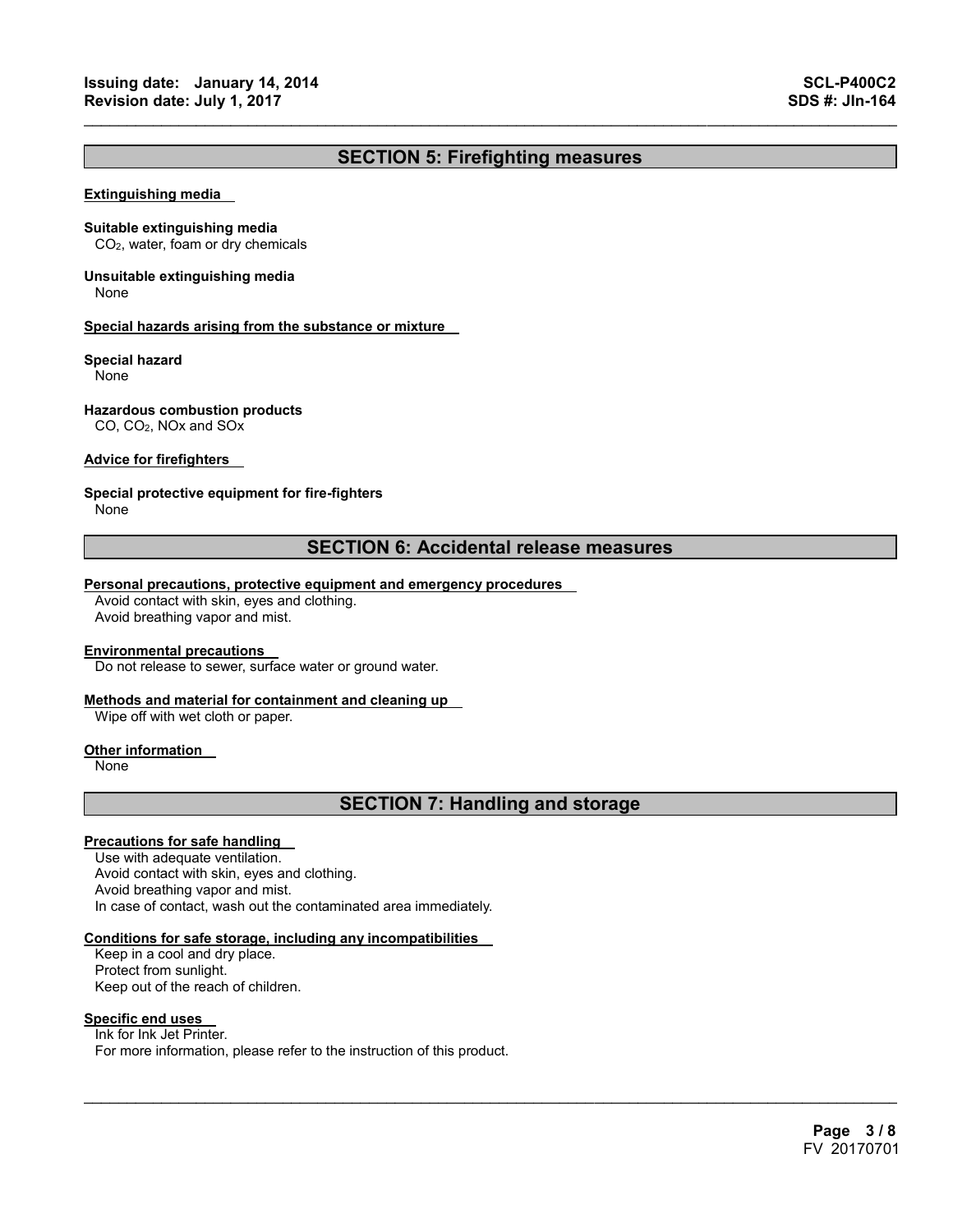## **SECTION 8: Exposure controls/personal protection**

 $\mathcal{L}_\mathcal{L} = \{ \mathcal{L}_\mathcal{L} = \{ \mathcal{L}_\mathcal{L} = \{ \mathcal{L}_\mathcal{L} = \{ \mathcal{L}_\mathcal{L} = \{ \mathcal{L}_\mathcal{L} = \{ \mathcal{L}_\mathcal{L} = \{ \mathcal{L}_\mathcal{L} = \{ \mathcal{L}_\mathcal{L} = \{ \mathcal{L}_\mathcal{L} = \{ \mathcal{L}_\mathcal{L} = \{ \mathcal{L}_\mathcal{L} = \{ \mathcal{L}_\mathcal{L} = \{ \mathcal{L}_\mathcal{L} = \{ \mathcal{L}_\mathcal{$ 

## **Control parameters**

### **Exposure limits**

| <b>Chemical name</b> | EU OEL          | <b>OSHA PEL</b>                                                                                              | <b>ACGIH TLV</b> | <b>Australia OEL</b>     |
|----------------------|-----------------|--------------------------------------------------------------------------------------------------------------|------------------|--------------------------|
| Glycerin             | Not established | (as mist)<br><b>Total dust</b><br>TWA: $15 \text{ mg/m}^3$<br>Respirable fraction<br>TWA: $5 \text{ ma/m}^3$ | Not established  | TWA: $10 \text{ mg/m}^3$ |

**Exposure controls Appropriate engineering controls** No special ventilation equipment is needed under intended use of this product.

## **Individual protection measures, such as personal protective equipment**

| <b>Eye/face protection</b>    |  |
|-------------------------------|--|
| <b>Skin protection</b>        |  |
| <b>Respiratory protection</b> |  |
| <b>Thermal hazards</b>        |  |

Not required **Not required Not required Not applicable** 

## **SECTION 9: Physical and chemical properties**

 $\mathcal{L}_\mathcal{L} = \mathcal{L}_\mathcal{L} = \mathcal{L}_\mathcal{L} = \mathcal{L}_\mathcal{L} = \mathcal{L}_\mathcal{L} = \mathcal{L}_\mathcal{L} = \mathcal{L}_\mathcal{L} = \mathcal{L}_\mathcal{L} = \mathcal{L}_\mathcal{L} = \mathcal{L}_\mathcal{L} = \mathcal{L}_\mathcal{L} = \mathcal{L}_\mathcal{L} = \mathcal{L}_\mathcal{L} = \mathcal{L}_\mathcal{L} = \mathcal{L}_\mathcal{L} = \mathcal{L}_\mathcal{L} = \mathcal{L}_\mathcal{L}$ 

## **Information on basic physical and chemical properties**

| Appearance<br>Odor                           | Cyan liquid<br>Slight odor         |
|----------------------------------------------|------------------------------------|
| <b>Odor threshold</b>                        | Not available                      |
| рH                                           | 7-9                                |
| Melting point/Freezing point $(^{\circ}C)$   | Not available                      |
| Initial boiling point and boiling range (°C) | Not available                      |
| Flash point $(^{\circ}C)$                    | None (Estimate)                    |
| <b>Evaporation rate</b>                      | Not available                      |
| Flammability (solid, gas)                    | Neither flammable nor combustible. |
| Upper/lower flammability or explosive limits |                                    |
| <b>Upper flammability limit</b>              | Not available                      |
| Lower flammability limit                     | Not available                      |
| <b>Upper explosive limit</b>                 | Not available                      |
| Lower explosive limit                        | Not available                      |
| Vapor pressure                               | Not available                      |
| <b>Vapor density</b>                         | Not available                      |
| <b>Relative density</b>                      | $1.0 - 1.1$                        |
| Solubility(ies)                              | Water: Miscible                    |
| Partition coefficient: n-octanol/water       | Not available                      |
| Autoignition temperature (°C)                | Not available                      |
| Decomposition temperature (°C)               | Not available                      |
| Viscosity (mPa $\cdot$ s)                    | $1 - 5$                            |
| <b>Explosive properties</b>                  | None (Estimate)                    |
| <b>Oxidizing properties</b>                  | None (Estimate)                    |
|                                              |                                    |

## **Other information**

**None**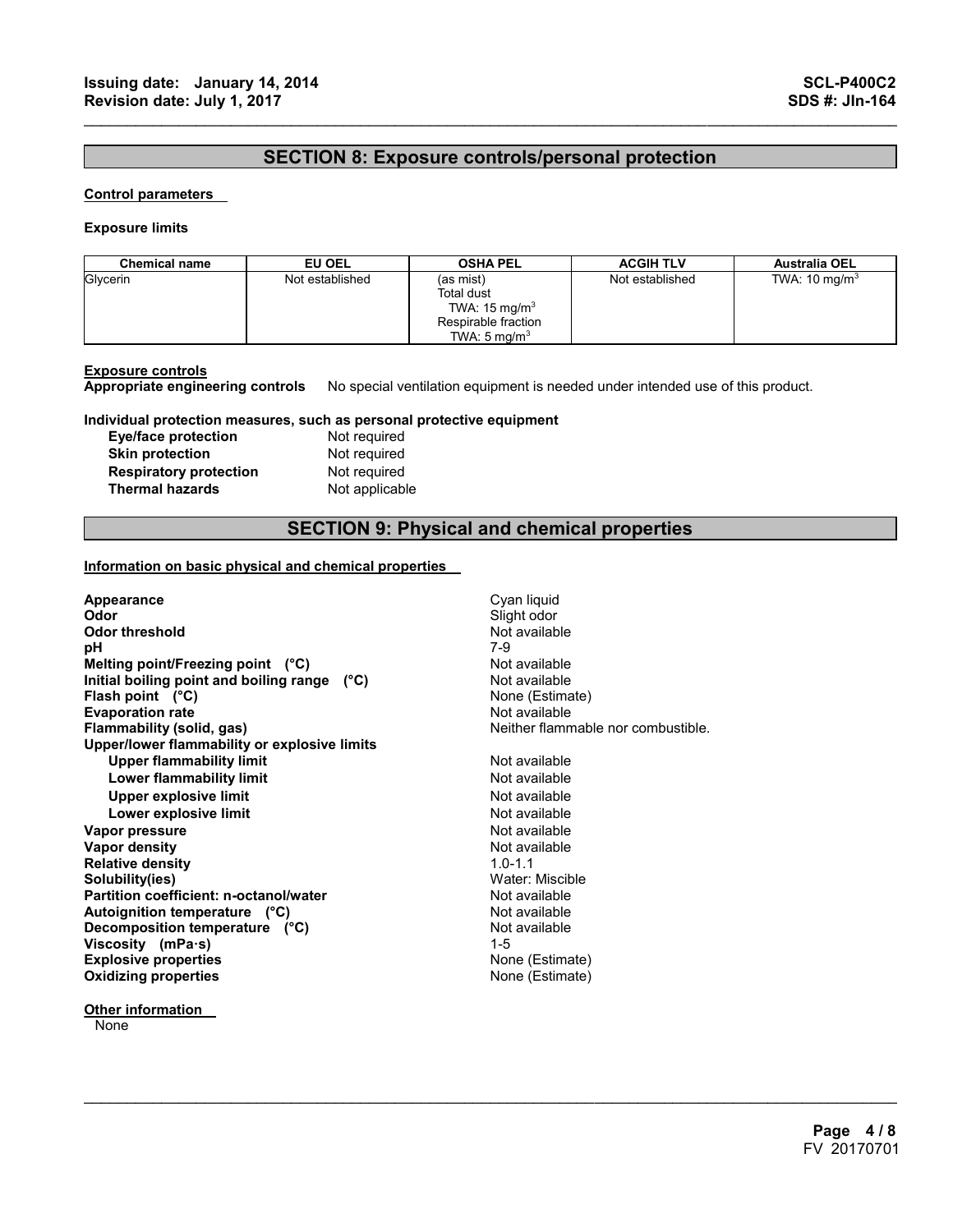## **SECTION 10: Stability and reactivity**

 $\mathcal{L}_\mathcal{L} = \{ \mathcal{L}_\mathcal{L} = \{ \mathcal{L}_\mathcal{L} = \{ \mathcal{L}_\mathcal{L} = \{ \mathcal{L}_\mathcal{L} = \{ \mathcal{L}_\mathcal{L} = \{ \mathcal{L}_\mathcal{L} = \{ \mathcal{L}_\mathcal{L} = \{ \mathcal{L}_\mathcal{L} = \{ \mathcal{L}_\mathcal{L} = \{ \mathcal{L}_\mathcal{L} = \{ \mathcal{L}_\mathcal{L} = \{ \mathcal{L}_\mathcal{L} = \{ \mathcal{L}_\mathcal{L} = \{ \mathcal{L}_\mathcal{$ 

## **Reactivity**

None

## **Chemical stability**

**Stable** 

## **Possibility of hazardous reactions**

None

## **Conditions to avoid**

None

## **Incompatible materials**

Acids, bases, oxidizing materials and reducing agents.

## **Hazardous decomposition products**

CO, CO2, NOx and SOx

## **SECTION 11: Toxicological information**

 $\mathcal{L}_\mathcal{L} = \mathcal{L}_\mathcal{L} = \mathcal{L}_\mathcal{L} = \mathcal{L}_\mathcal{L} = \mathcal{L}_\mathcal{L} = \mathcal{L}_\mathcal{L} = \mathcal{L}_\mathcal{L} = \mathcal{L}_\mathcal{L} = \mathcal{L}_\mathcal{L} = \mathcal{L}_\mathcal{L} = \mathcal{L}_\mathcal{L} = \mathcal{L}_\mathcal{L} = \mathcal{L}_\mathcal{L} = \mathcal{L}_\mathcal{L} = \mathcal{L}_\mathcal{L} = \mathcal{L}_\mathcal{L} = \mathcal{L}_\mathcal{L}$ 

## **Information on toxicological effects**

| <b>Acute toxicity</b>             | Not available                                                                            |  |  |
|-----------------------------------|------------------------------------------------------------------------------------------|--|--|
| <b>Skin corrosion/irritation</b>  | Not irritant (rabbit)<br>OECD Guidelines No.404 (2002), (EC) 440/2008 Method B4          |  |  |
| Serious eye damage/eye irritation | Mild irritant (rabbit)<br>OECD Guidelines No.405 (2012), (EC) 440/2008 Method B5         |  |  |
| Respiratory or skin sensitization | Not sensitizing (LLNA, mouse)<br>OECD Guidelines No.429 (2010), (EC) 440/2008 Method B42 |  |  |
| Germ cell mutagenicity            | Ames test: Negative                                                                      |  |  |
| Carcinogenicity                   | Not available                                                                            |  |  |
| <b>Reproductive toxicity</b>      | Not available                                                                            |  |  |
| <b>STOT - single exposure</b>     | Not available                                                                            |  |  |
| <b>STOT - repeated exposure</b>   | Not available                                                                            |  |  |
| <b>Aspiration hazard</b>          | Not available                                                                            |  |  |
| <b>Other information</b>          | Not available                                                                            |  |  |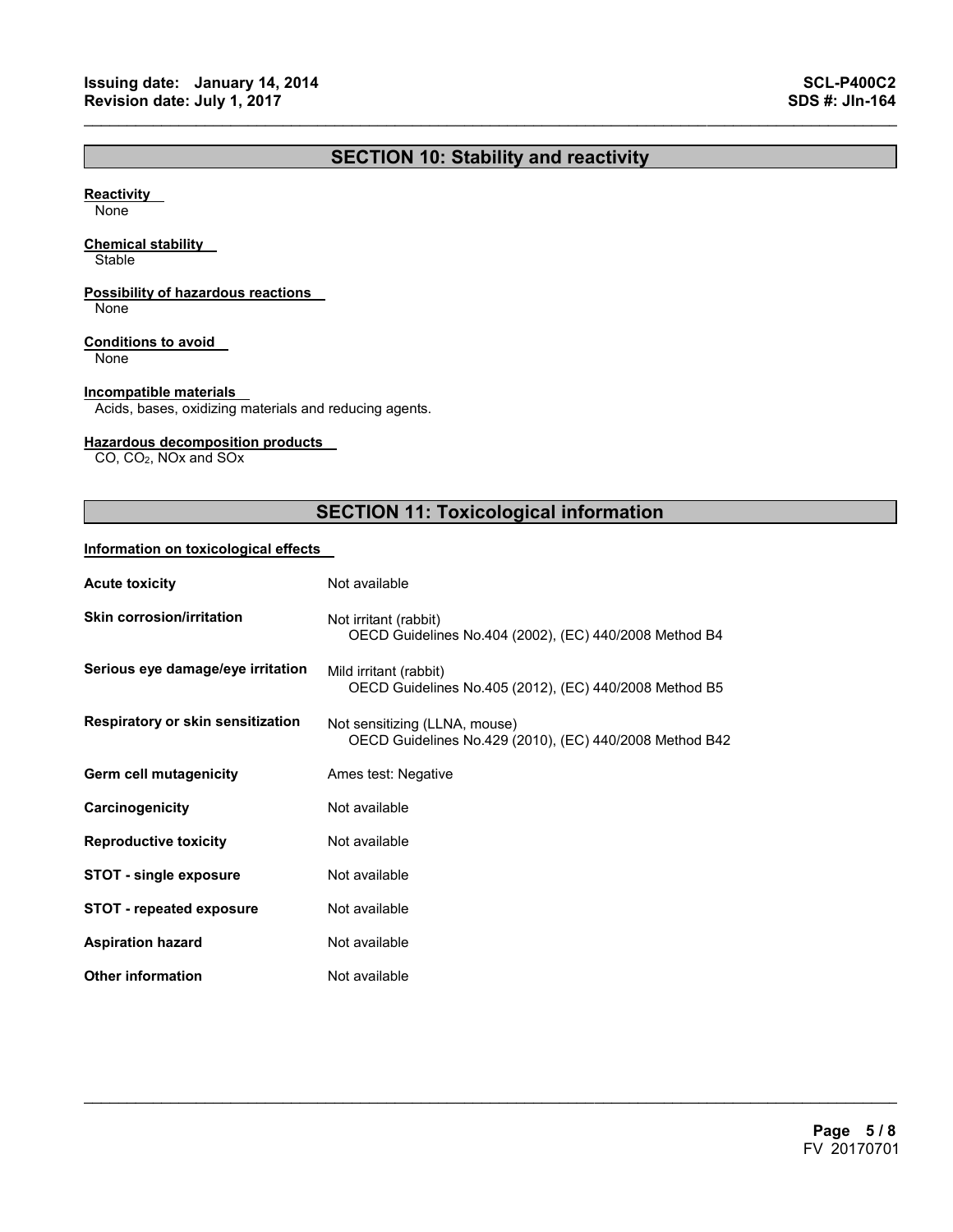## **SECTION 12: Ecological information**

 $\mathcal{L}_\mathcal{L} = \{ \mathcal{L}_\mathcal{L} = \{ \mathcal{L}_\mathcal{L} = \{ \mathcal{L}_\mathcal{L} = \{ \mathcal{L}_\mathcal{L} = \{ \mathcal{L}_\mathcal{L} = \{ \mathcal{L}_\mathcal{L} = \{ \mathcal{L}_\mathcal{L} = \{ \mathcal{L}_\mathcal{L} = \{ \mathcal{L}_\mathcal{L} = \{ \mathcal{L}_\mathcal{L} = \{ \mathcal{L}_\mathcal{L} = \{ \mathcal{L}_\mathcal{L} = \{ \mathcal{L}_\mathcal{L} = \{ \mathcal{L}_\mathcal{$ 

## **Toxicity**

## **Ecotoxicity effects**

Not available

## **Persistence and degradability**

Not available

## **Bioaccumulative potential**

Not available

## **Mobility in soil**

Not available

## **Results of PBT and vPvB assessment**

No results that the component(s) of this ink meet(s) the PBT or vPvB criteria under Regulation (EC) No 1907/2006.

### **Other adverse effects**

Not available

## **SECTION 13: Disposal considerations**

## **Waste treatment methods**

Disposal should be subject to federal, state and local laws.

| <b>SECTION 14: Transport information</b>                                     |                                                                                                                 |  |  |
|------------------------------------------------------------------------------|-----------------------------------------------------------------------------------------------------------------|--|--|
| UN number                                                                    | None                                                                                                            |  |  |
| UN proper shipping name                                                      | None                                                                                                            |  |  |
| <b>Transport hazard class</b>                                                | None                                                                                                            |  |  |
| <b>Packing group</b>                                                         | None                                                                                                            |  |  |
| <b>Environmental hazards</b>                                                 | Not classified as environmentally hazardous under UN Model Regulations and<br>marine pollutant under IMDG Code. |  |  |
| <b>Special precautions for users</b>                                         | None                                                                                                            |  |  |
| Transport in bulk according to Annex II of<br><b>MARPOL and the IBC Code</b> | Not applicable                                                                                                  |  |  |

 $\mathcal{L}_\mathcal{L} = \mathcal{L}_\mathcal{L} = \mathcal{L}_\mathcal{L} = \mathcal{L}_\mathcal{L} = \mathcal{L}_\mathcal{L} = \mathcal{L}_\mathcal{L} = \mathcal{L}_\mathcal{L} = \mathcal{L}_\mathcal{L} = \mathcal{L}_\mathcal{L} = \mathcal{L}_\mathcal{L} = \mathcal{L}_\mathcal{L} = \mathcal{L}_\mathcal{L} = \mathcal{L}_\mathcal{L} = \mathcal{L}_\mathcal{L} = \mathcal{L}_\mathcal{L} = \mathcal{L}_\mathcal{L} = \mathcal{L}_\mathcal{L}$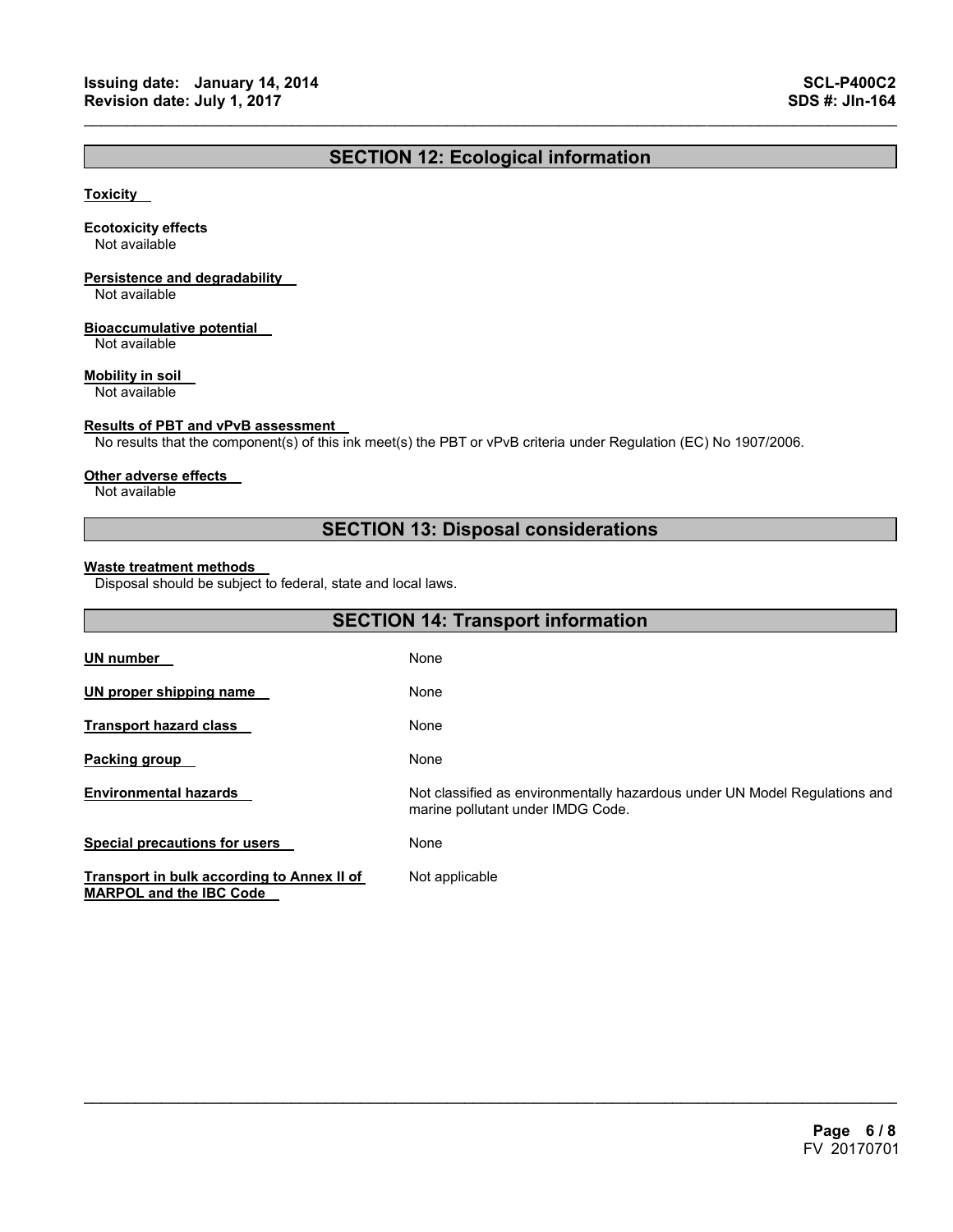## **SECTION 15: Regulatory information**

 $\mathcal{L}_\mathcal{L} = \{ \mathcal{L}_\mathcal{L} = \{ \mathcal{L}_\mathcal{L} = \{ \mathcal{L}_\mathcal{L} = \{ \mathcal{L}_\mathcal{L} = \{ \mathcal{L}_\mathcal{L} = \{ \mathcal{L}_\mathcal{L} = \{ \mathcal{L}_\mathcal{L} = \{ \mathcal{L}_\mathcal{L} = \{ \mathcal{L}_\mathcal{L} = \{ \mathcal{L}_\mathcal{L} = \{ \mathcal{L}_\mathcal{L} = \{ \mathcal{L}_\mathcal{L} = \{ \mathcal{L}_\mathcal{L} = \{ \mathcal{L}_\mathcal{$ 

## **Safety, health and environmental regulations/legislation specific for the substance or mixture**

| [EU information]                                                                                                                                                   |                                       |         |
|--------------------------------------------------------------------------------------------------------------------------------------------------------------------|---------------------------------------|---------|
| (EC) No 1907/2006 Authorisation                                                                                                                                    | Not regulated                         |         |
| (EC) No 1907/2006 Restriction                                                                                                                                      | Not regulated                         |         |
| (EC) No 1005/2009                                                                                                                                                  | Not regulated                         |         |
| (EC) No 850/2004                                                                                                                                                   | Not regulated                         |         |
| (EC) No 649/2012                                                                                                                                                   | Not regulated                         |         |
| <b>Chemical Safety Assessment under</b><br>(EC)No1907/2006                                                                                                         | Not assessed                          |         |
| [USA information]                                                                                                                                                  |                                       |         |
| TSCA Sec 4,5,6,7,8,12b                                                                                                                                             | Not regulated                         |         |
| <b>OSHA-HCS Classification/Label</b>                                                                                                                               | Not classified as hazardous           |         |
| <b>FHSA Classification/Label</b>                                                                                                                                   | Not classified as hazardous           |         |
| <b>SARA Title III Sec 313</b>                                                                                                                                      | "Copper Compounds"                    | 1-5 Wt% |
|                                                                                                                                                                    | (as Cu)                               | (       |
| <b>California Proposition 65</b>                                                                                                                                   | None                                  |         |
| [Canada information]<br><b>CEPA Sec 81 (DSL and NDSL listing</b>                                                                                                   | Not applicable (Manufactured article) |         |
| status)<br><b>HPA (WHMIS)</b>                                                                                                                                      | Not applicable (Manufactured article) |         |
| [Australia information]<br>ICNA Act Sec 21 (AICS listing status) This product contains ingredients that are not listed on AICS.<br>WHS Regulations Chap 7 Part 7.1 | Not classified as hazardous           |         |
| <b>Other information</b>                                                                                                                                           | None                                  |         |
|                                                                                                                                                                    |                                       |         |

## **SECTION 16: Other information**

 $\mathcal{L}_\mathcal{L} = \mathcal{L}_\mathcal{L} = \mathcal{L}_\mathcal{L} = \mathcal{L}_\mathcal{L} = \mathcal{L}_\mathcal{L} = \mathcal{L}_\mathcal{L} = \mathcal{L}_\mathcal{L} = \mathcal{L}_\mathcal{L} = \mathcal{L}_\mathcal{L} = \mathcal{L}_\mathcal{L} = \mathcal{L}_\mathcal{L} = \mathcal{L}_\mathcal{L} = \mathcal{L}_\mathcal{L} = \mathcal{L}_\mathcal{L} = \mathcal{L}_\mathcal{L} = \mathcal{L}_\mathcal{L} = \mathcal{L}_\mathcal{L}$ 

## **Full text of H-statements referred to under sections 2 and 3**

H302: Harmful if swallowed.

H315: Causes skin irritation.

H317: May cause an allergic skin reaction.

H318: Causes serious eye damage.

H319: Causes serious eye irritation.

H400: Very toxic to aquatic life.

#### **Annex**

None

- **Issuing date:** January 14, 2014
- **Revision date:** July 1, 2017
- **Revision note:** Entirely revised